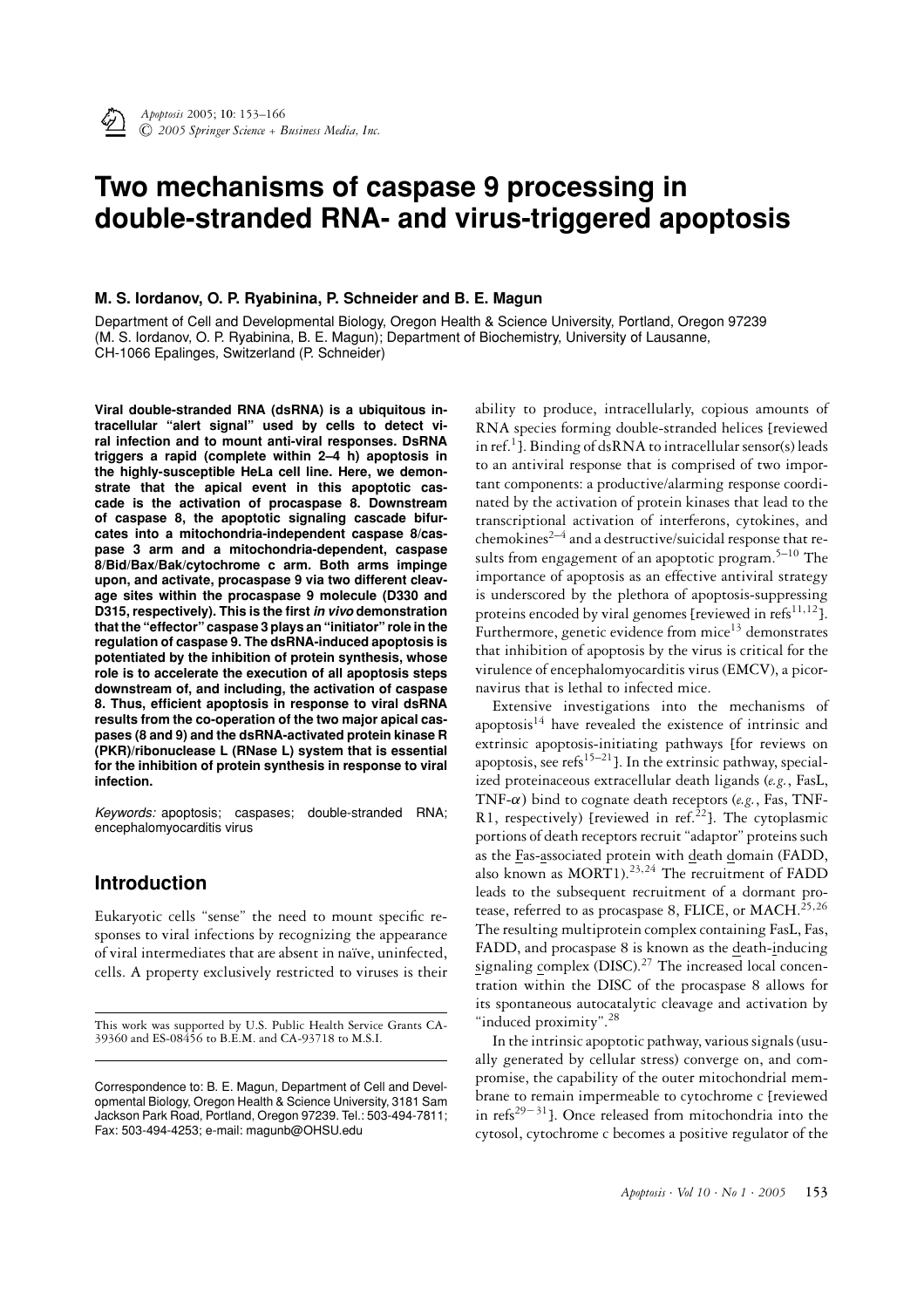#### *M. S. Iordanov* et al.

apoptosome, $32,33$  a sevenmeric complex of the protein APAF1 (apoptotic protease-activating factor 1) bound to another dormant protease referred to as procaspase 9, ICE-LAP6, or Mch6. $34,35$  Similar to procaspase 8, the "induced proximity" of procaspase 9 triggers its own autocatalytic processing and activation.<sup>33,36</sup>

Caspases 8 and 9 are referred to as "initiator" or "apical" caspases [reviewed in refs<sup>37,38</sup>]. Initiator caspases exert their functions predominantly by activating (through targeted proteolysis) downstream caspases with (referred to also as "effector", or "executioner", caspases). These include caspases  $3, 6, 7,$  and, possibly,  $14.^{37,38}$  In general, all procaspases undergo activation via two successive proteolytic events: first between the large and the small subunits and then between the large subunit and the prodomain.<sup>37</sup>,<sup>38</sup> The active tetrameric enzymes are composed of two dimers, each dimer consisting of one cleaved large and one cleaved small subunit.<sup>37,38</sup> The proper functioning of the active caspase at a different cellular location may require the cleavage of the prodomain and release of the active enzyme from its "anchor". Once activated by the initiator caspases, effector caspases dismantle the apoptotic cell by systematically cleaving more than 100 cytoplasmic and nuclear substrates, thus interfering with virtually every cellular function. Based on the consensus cleavage sequence DEVD (the arrow represents the cleavage occurring C-terminally of the aspartic acid residue in  $P_1$  position) for the effector caspases 3 and 7 found in the abundant caspase substrate poly(ADP)ribose polymerase (PARP), these two caspases are sometimes referred to as DEVDases.<sup>37,38</sup>

The activation of procaspase 8 can activate the apoptotic program both by direct cleavage of procaspase 3 and by provoking the release of cytochrome c from mitochondria. The mitochondrial arm activated by caspase 8 is initiated by the cleavage of Bid, a free cytosolic protein, to a ~15 kDa truncated form, tBid.<sup>39,40</sup> tBid translocates to mitochondria39,<sup>40</sup> and, in collaboration with either Bax or Bak (two pro-apoptotic Bcl-2 family members), triggers the release of cytochrome c from mitochondria.<sup>41</sup> In non-apoptotic cells, Bax is a cytosolic protein, which, in response to cleavage of Bid, inserts into the outer mitochondrial membrane where it forms an oligomeric channel of poorly understood conductance.<sup>42</sup> Unlike Bax, Bak is constitutively associated with mitochondrial membranes. $43-46$  Upon stimulation with proapoptotic agents, Bak is "activated" (also via oligomerization and channel formation) and its association with mitochondrial membranes is altered, although the mechanisms of this alteration are poorly understood  $[43-45, 47]$ this work].

In this work, we employed HeLa cells to dissect the apoptotic mechanisms that mediate the activation of caspase 9 in response to dsRNA. We demonstrate that caspase 8 (previously implicated in the initiation of dsRNA-

induced apoptosis)<sup>5,48</sup> is positioned upstream of caspase 9 in the genesis of the dsRNA-triggered apoptotic signal. Unexpectedly, we observed that the caspase 8-activated DEVDase caspase 3 appears to process caspase 9 at aspartic acid residue D330 in a way that kinetically precedes the cytochrome c-stimulated autocatalytic processing of caspase 9 at aspartic acid residue D315. To our knowledge, this is the first *in vivo* demonstration that the "effector" caspase 3 plays an "initiator" role in the regulation of caspase 9. We demonstrate next that the apoptotic function of the dsRNA-induced inhibition of protein synthesis is to potentiate the apoptotic signal downstream of, and including, the activation of caspase 8.

# **Materials and methods**

#### **Chemicals**

Lipofectin<sup>TM</sup> Reagent was from Invitrogen Life Technologies. Synthetic nucleic acids were from either Midland Certified Reagent Co (polyinosinic.polycytidylic acid, pI.pC; polyinosinic acid, pI; polycytidylic acid, pC), Calbiochem (pI.pC), or Pharmacia & Upjohn (p[d(IC)]). All synthetic nucleic acids were stored at  $-20°C$  as 10 mg/ml stock solution in double-distilled deionized water. All caspase inhibitors (Calbiochem) were stored at  $-20°C$  as 25 mM stock solutions in DMSO. All commonly used chemicals and cycloheximide (CHX) were from Sigma Chemical Company. CHX was dissolved freshly before use in double-distilled deionized water.

#### Cells and plasmids

Subconfluent cells grown on 100-mm or 60-mm tissue culture plates were used for experiments. HeLa and MCF-7 cells were maintained in Dulbecco modified Eagle's medium (DMEM) supplemented with 10% fetal bovine serum (HyClone) and antibiotics. Human full length caspase 3 cDNA was subcloned into a PCR3 expression vector.

#### Lipofectin-mediated delivery of pI.pC

Per each milliliter final volume (4/4) of Lipofectin mixture, an initial concentrated mixture (containing Lipofectin and pI.pC) was prepared in 1/4 of the final volume (250  $\mu$ l). To this end, 10  $\mu$ l Lipofectin (1 mg/ml) were added to serum- and antibiotic-free DMEM, mixed, and the desired amount of pI.pC was added (in a volume of 250  $\mu$ l). This mixture was left for 10 min at room temperature. Finally, the remaining 3/4 of the final volume (750 $\mu$ l) of serum- and antibiotic-free DMEM were added. Before the application of the Lipofectin/pI.pC mixtures, the cells were washed once with serum- and antibiotic-free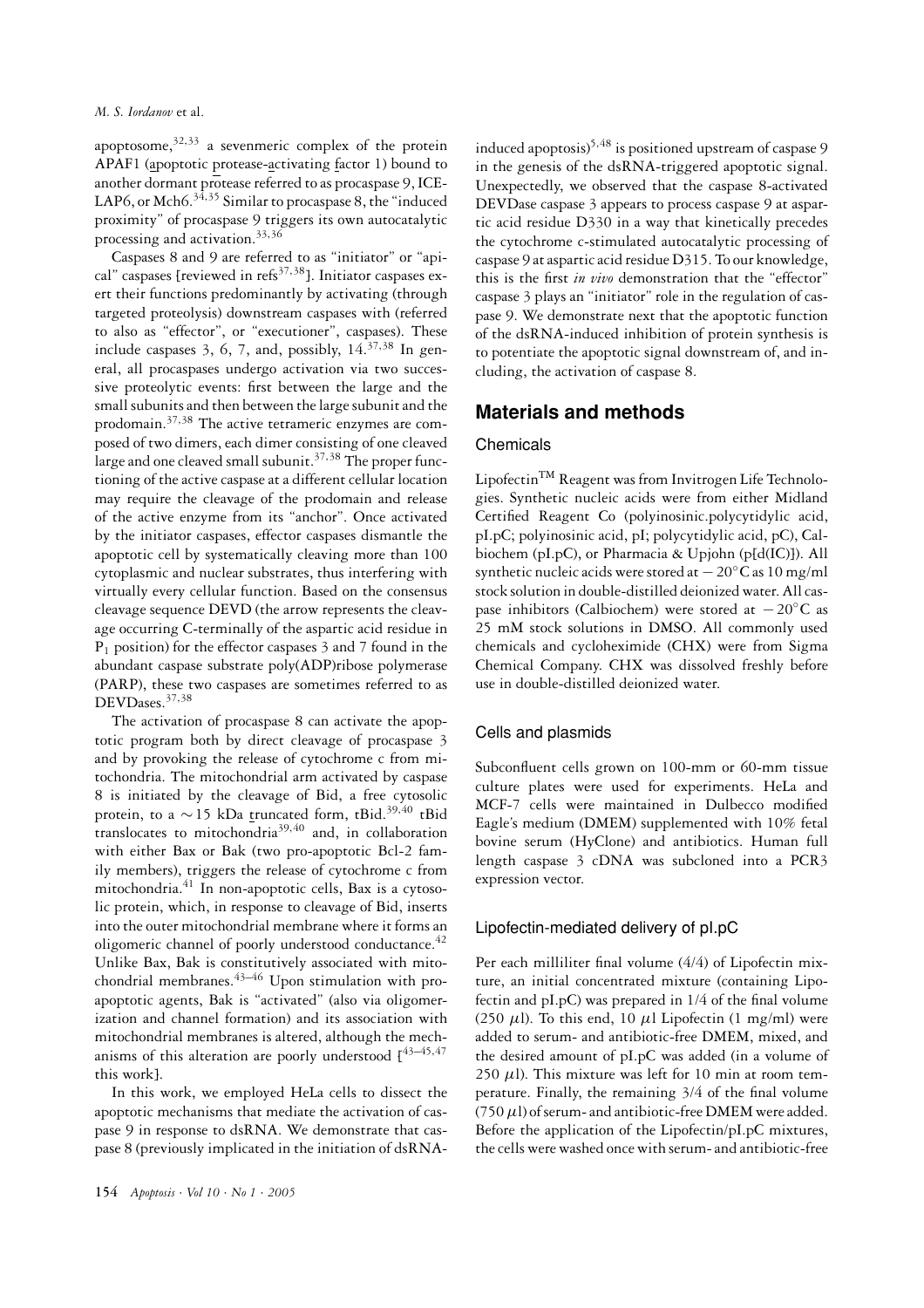DMEM. The same procedure was applied for the delivery of all other synthetic nucleic acids.

#### Preparation of cell lysates for immunoblot analysis

To avoid potential post-lysis modifications or degradation of proteins of interest, the cells were harvested by a direct lysis in  $2 \times DS-PAGE$  sample-loading buffer, followed by heat denaturation at 95◦C for 5 min and a mechanical or ultrasonic shearing. Typically, the detached (dead) cells were sedimented from the growth medium by centrifugation, lysed in  $2 \times DS-PAGE$  sample-loading buffer, and combined with the cell lysates from adherent cells. Cell lysates were stored at  $-70^{\circ}$ C.

#### Antibodies and immunoblot analyses

The antibodies against PARP (H-250), cytochrome c (H-104), Bax (N-20, HRP-conjugated), and Bak (G-23) were from Santa Cruz Biotechnologies. The antibodies against caspase 3 (65906E; discontinued due to death of producing animal) and caspase 7 (clone B94- 1) were from Pharmingen/BD Biosciences. The antibodies against caspase 8 (1C12) and caspase 9 (p37-specific, p35-specific, and full length/p37/p35-specific) were from Cell Signaling Technology. The antibody against Bid (rabbit, polyclonal) was from Biosource International. The Fas-activating antibody (clone CH11) was from Upstate Biotechnology. The electrophoretic separation of proteins in SDS-PAGE and electrotransfer onto PVDF membrane (Millipore) were performed using standard procedures. Immunoprobing with specific antibodies and enhanced chemiluminescent detection (DuPont NEN Research Products) were performed following the instructions of the respective manufacturers.

#### Analysis of the subcellular distribution of Bid, Bax, Bak, and cytochrome c

Cytosolic and organellar fractions were prepared and analyzed as previously described in ref.<sup>6</sup> Briefly, control and treated cells were harvested by scraping directly in the medium, sedimented, washed once in ice-cold PBS and once in isotonic sucrose buffer (SU buffer: 250 mM sucrose, 10 mM Hepes, 10 mM KCl, 1.5 mM  $MgCl<sub>2</sub>$ , 1 mM EDTA, 1 mM EGTA, pH 7.1) and then permeabilized for 1 min at room temperature (RT) in SU buffer containing  $0.025\%$  digitonin and Complete<sup>TM</sup> protease inhibitor cocktail. The efficiency of permeabilization was nearly 100% as measured by trypan blue exclusion. After sedimenting the cellular pellet, the supernatant was designated "*cytosol*(ic fraction)". The pellet of permeabilized cells was resuspended in SU buffer containing 0.5% Triton X-100 and Complete<sup>TM</sup> Protease Inhibitor Cocktail and kept for 10 min on ice, after which the Triton X-100-soluble and -insoluble fractions were separated by centrifugation. All three fractions were resolved in 15% SDS-PAGE, transferred onto PVDF membrane and probed with appropriate antibodies.

#### Infection of cells with EMCV

Approximately  $3 \times 10^6$  HeLa cells were infected with EMCV (∼100 pfu per cell) in 2 ml of serum-free medium for 1 h, after which time the excess of the virus was removed by extensive washing of the cells with serum-free medium. The cells were further incubated in serum-free medium.

# **Results**

#### DsRNA triggers a rapid apoptotic response in HeLa cells

To determine the cytotoxicity of dsRNA in HeLa cells, we treated the cells with the synthetic dsRNA polyinosinic.polycytidylic acid (pI.pC, hereafter referred to as dsRNA) in the presence of Lipofectin<sup>TM</sup> reagent to ensure efficient internalization (see Experimental Procedures) and monitored, in immunoblot analyses, the cleavage (activation) of caspases 8, 9, 3, and 7 over a period of time from 1 h to 6 h post treatment. The processing of procaspase 8 was assessed employing an antibody recognizing an epitope within the large subunit of caspase 8. Within 2 h post treatment, dsRNA triggered efficiently the processing of procaspase 8 to two fragments running in SDS-PAGE as a doublet of ∼41–43 kDa (Figure 1, panel A, lane 4). This doublet (hereafter referred to, collectively, as p43/p41) represents the large subunit of caspase 8 with an uncleaved prodomain and it is likely to result from one of the following three reasons. First, the doublet may be the product of the utilization of two alternative cleavage sites  $(VETD<sup>374</sup>$  and  $LEMD<sup>384</sup>)$  between the large and the small subunits.<sup>37</sup> Second, the two fragments may be the result of the cleavage of two different splice forms of procaspase 8 (MACH $\alpha$ 1 and MACH $\alpha$ 2)<sup>25</sup> at the same cleavage site (either VETD<sup>374</sup> or LEMD<sup>384</sup>). In support of the latter notion, a better resolution of procaspase 8 in SDS-PAGE (Figure 6) demonstrates that HeLa cells express indeed two bands with procaspase 8 immunoreactivity. Finally, a combination of both expression of two splice forms of the procaspase 8 and utilization of alternative cleavage sites may explain the appearance of the doublet p43/p41. With the antibody employed, neither of these three possibilities can be ruled out. Further cleavage of the p43/p41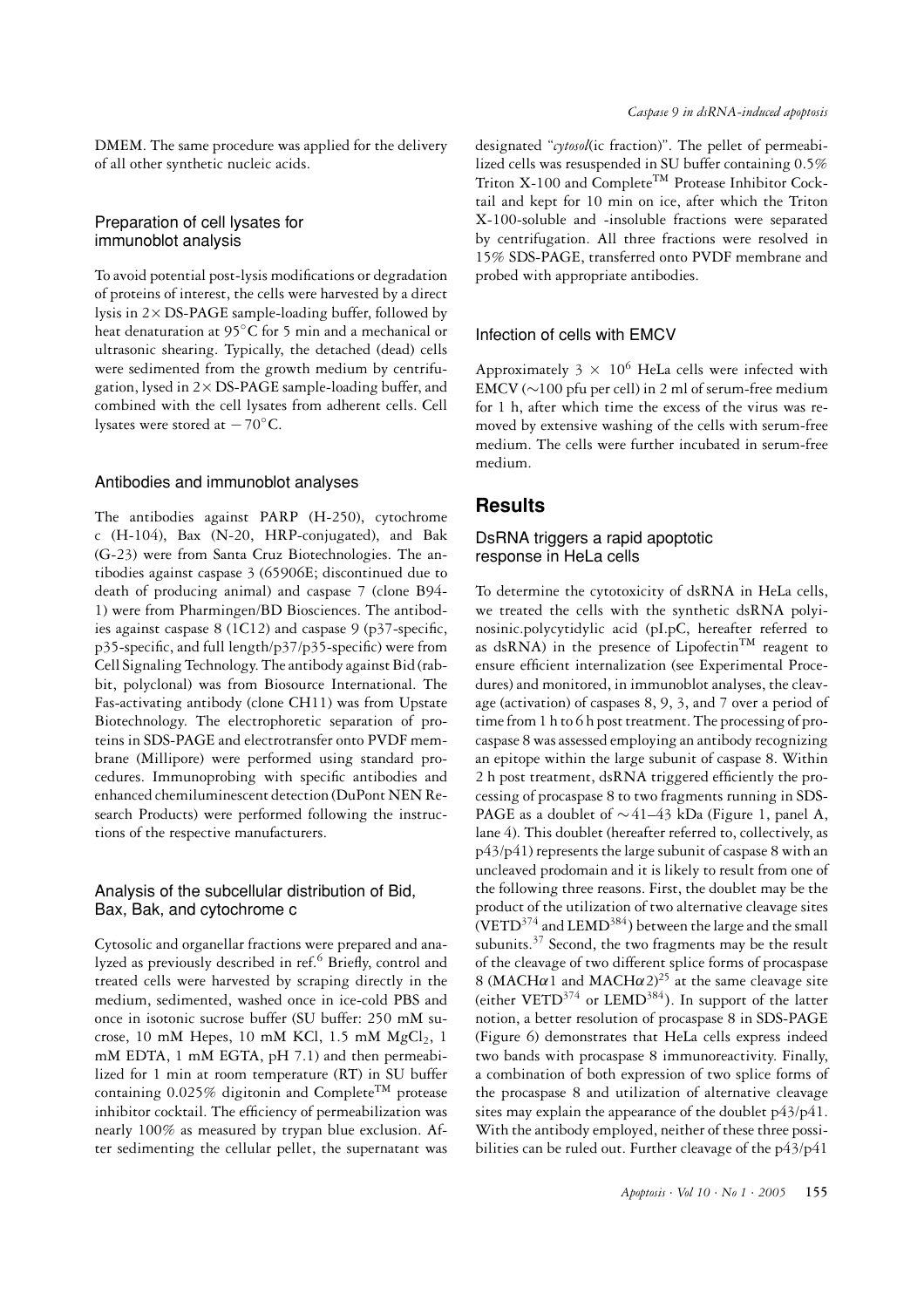**Figure 1**. DsRNA triggers rapid apoptosis in HeLa cells. The cells were treated with Lipofectin alone (Co, control) or with Lipofectin with pl.pC (dsRNA; 3  $\mu$ g/ml) as described in Experimental Procedures. At the indicated times after the treatment, the cells were harvested and processed for immunoblot analyses as described in Experimental Procedures. Immunoblot detections of caspases 8 (C-8, panel A), 9 (C-9, panels B and C), 3 (C-3, panel D), and 7 (C-7, panels E and F) and of PARP (panel G) were performed using appropriate antibodies as described in Results and Experimental Procedures. Here, as well as in Figure 6, the detection of p37 and p35 fragments of caspase 9 was performed using antibodies specific for the respective fragments (see Experimental Procedures). Everywhere else, procaspase 9, p37, and p35 were detected using an antibody recognizing all three polypeptides (see Experimental Procedures). See text for the description of the detected fragments of individual caspases.



fragments of caspase 8 to the fully-processed p18 large subunit was only weakly detectable at 2 h, but it intensified dramatically between 2 and 4 h after the addition of dsRNA, reaching an apparent steady-state plateau between 4 and 6 h post treatment (Figure 1, panel A, lanes 4–6). The small (p10) subunit of caspase 8 cannot be detected with the antibody employed. The mechanism of activation of caspase 8 by intracellular accumulation of dsRNA is addressed elsewhere (Iordanov *et al.*, submitted).

The activation of procaspase 9 was assessed using two antibodies that discriminate between the two alternative fragments of caspase 9 resulting from different mechanisms of activation (see below). The cleavage of procaspase 9 at DQLD330 to generate a p37 fragment [*i.e.* the large subunit with an uncleaved prodomain $1^{36}$  was well detectable as early as 2 h post treatment with dsRNA and the steady-state levels of p37 did not intensify detectably between 2 and 6 h (Figure 1, panel B, lanes 4–6). In contrast, the appearance of p35 fragment of caspase 9 [cleavage at  $\mathrm{PEPD}^{315}$ ]<sup>36</sup> was delayed and reached stable steady-state levels between 2 and 4 h post treatment (Figure 1, panel C, lanes 4–6). Thus, the time course of appearance of the p37 and p35 fragments of caspase 9 provided support to the notion that during the response of HeLa cells to dsRNA procaspase 9 is activated first via cleavage by the effector caspase  $\overline{3}$  at DQLD<sup>330 36</sup> and later via autocatalytic processing at PEPD<sup>315</sup>.<sup>36</sup> Consistent with the findings of Srinivasula *et al.*,<sup>36</sup> the prodomain of caspase 9 was not proteolytically removed from the p37 and p35 fragments (see Figure 8). Procaspase 3 was processed in response to dsRNA first by the cleavage of the procaspase at IETD<sup>175</sup> to form a short-lived intermediate p20 (large subinit with an uncleaved prodomain  $37,49,50$ ) detectable only at 2 h post dsRNA (Figure 1, panel D, lane 4). The p20 fragment was further processed to produce two forms of the large subunit, p19 and p17, resulting from the successive (auto)cleavages at NSVD<sup>9</sup> and ESMD<sup>28 37,49,50</sup> (Figure 1, panel D, lanes 4–6). Procaspase 7 was processed through a proteolytic intermediate of unclear identity (Figure 1, panels E and F, lanes 4–6, *arrow*) that matured, eventually, to the p20 large subunit. To monitor the overall degree of apoptosis in the dsRNA-treated HeLa cells, we assessed the proteolytic cleavage of PARP. Strikingly, the cleavage of PARP was completed between 2 and 4 h after the treatment with dsRNA (Figure 1, panel G, lanes 4–6), suggesting that a complete course of apoptosis can be executed within 4 h of the treatment of HeLa cells with dsRNA.

In order to determine whether the results shown in Figure 1 were due indeed to the double-stranded RNA nature of the introduced pI.pC, we performed identical experiments with the exception that instead of pI.pC, we employed ssRNA (either pI or pC) as well as dsDNA (p[d(IC)]). Neither ssRNA nor dsDNA displayed any detectable toxicity for up to 48 h, after which time the experiment was terminated (not shown). We concluded, therefore, that dsRNA (but not ssRNA or dsDNA) is exclusively capable of triggering rapid apoptosis in HeLa cells.

#### A prominent role for caspase 8 in the initiation of the rapid dsRNA-induced apoptosis

To elucidate the order of caspase activation in dsRNAinduced apoptosis, we employed general or specific inhibitors of caspase activities: zVADfmk, a pan-caspase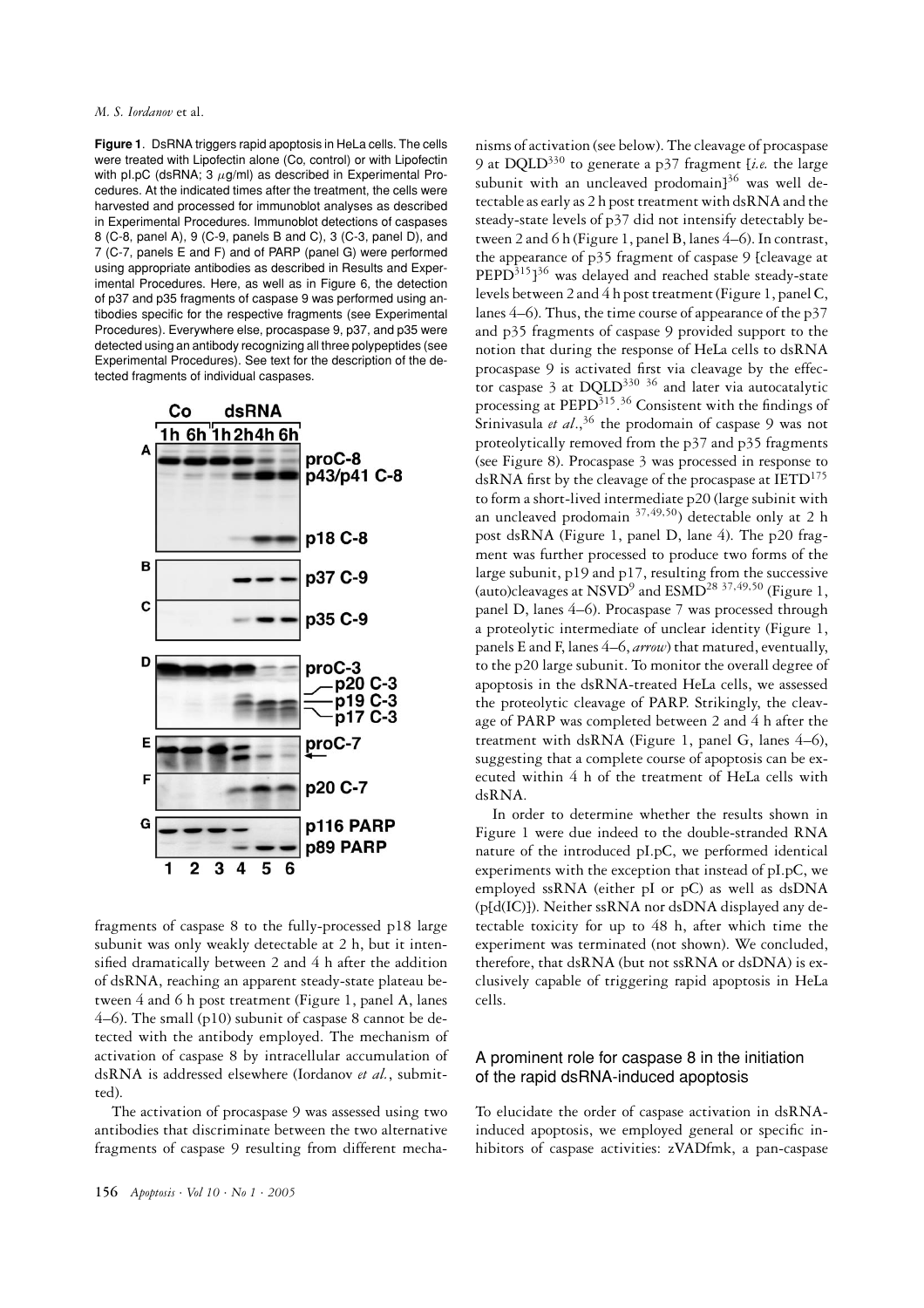inhibitor, zDEVDfmk, an inhibitor of effector caspases (DEVDases, such as caspases 3 and 7), zIETDfmk, an inhibitor of caspase 8, and zLEHDfmk, an inhibitor of caspase 9.<sup>51</sup>,<sup>52</sup> HeLa cells were treated with dsRNA for 2 or 4 h in the absence or in the presence of a 30 min pretreatment with the respective caspase inhibitor (50  $\mu$ M each) and the proteolytic processing of the initiator caspases 8 and 9, and of the effector caspases 3 and 7 was monitored in immunoblot analyses. The overall effect of caspase inhibition by each inhibitor was determined by the degree of cleavage of PARP. The outcome of these analyses is presented in Figure 2. The pancaspase inhibitor zVADfmk potently inhibited the activation by dsRNA of all caspases studied and prevented almost completely the processing of PARP (Figure 2A, compare lanes 4 and 10 to lanes 5 and 11). At the concentration used, the caspase 8 inhibitor zIETDfmk strongly inhibited and delayed (but did not completely abolish) the first step on processing of procaspase 8, namely the autocatalytic cleavage at VETD<sup>374</sup> (and/or LEMD<sup>384</sup>) to produce the p43/p41 fragments (Figure 2A, compare lanes 4 and 10 to lanes 6 and 12). Interestingly, zIETDfmk was almost as efficient in inhibiting the dsRNA-induced processing of procaspase 9 (shown in Figure 2A, lanes 4 and 10) as the pancaspase inhibitor zVADfmk (Figure 2A, compare lanes 5 and 11 to lanes 6 and 12). This result, together with the temporal sequence of appearance of the two caspase 9 fragments (*i.e.*, the appearance of the caspase 3-processed p37 *first* and of the caspase 9-processed p35 *second*; Figure 2A, compare lanes 4 and 16 to lanes 10 and 22), strongly supports the notion that caspase 8-activated caspase 3 is instrumental the activation of caspase 9 in response to dsRNA. zIETDfmk suppressed (2 h, Figure 2A, compare lanes 4 and 6) and delayed (4 h, Figure 2A, compare lanes 10 and 12) the processing of procaspase 3. Thus, at 4 h, the processing of caspase 3 was arrested by zIETDfmk at the level of the p20 intermediate fragment (Figure 2A, compare lanes 10 and 12). zIETDfmk affected the dsRNA-induced processing of procaspase 7 similarly to its effects on procaspase 3 (Figure 2A). Finally, zIETDfmk substantially delayed, but did not prevent the processing of PARP (Figure 2A, compare lanes 4 and 10 to lanes 6 and 12). As expected, the caspase 9 inhibitor zLEHDfmk strongly suppressed the appearance of the autocatalytically-produced p35 fragment, but was much less effective in suppressing the processing of procaspase 9 to the p37 fragment by caspase 3 (Figure 2B, compare lanes 16 and 22 to lanes 18 and 24). Similar to zIETDfmk, but significantly less efficiently, zLEHDfmk appeared to inhibit the last step of the processing of procaspase 3, namely, the conversion of p20 to the p19 and p17 fragments (Figure 2B, compare lanes 16 and 22 to lanes 18 and 24). Consistent with the inefficient ability of zLEHDfmk to block the processing of caspase 3, the inhibitor was also inefficient in blocking the cleav**Figure 2**. Inhibition of dsRNA-induced apoptosis by caspasespecific peptide inhibitors. (A) and (B) HeLa cells were treated, for the indicated times, as in Figure 1, except for the 30 min pre-incubation of the cells, where indicated, with various caspase inhibitors. Immunoblot detections of caspases 8, 9, 3, and 7 and of PARP are presented. See text for the description of the detected fragments of individual caspases. "-", no pretreatment with inhibitors or treatment with dsRNA; VAD, zVADfmk; IETD, zIETDfmk; DEVD, zDEVDfmk; LEHD, zLEHDfmk.



age of PARP (Figure 2B, compare lanes 16 and 22 to lanes 18 and 24). The inhibitor of "DEVDases" (caspases 3 and 7) zDEVDfmk displayed an equal to zVADfmk ability to block the processing of procaspase 9 at both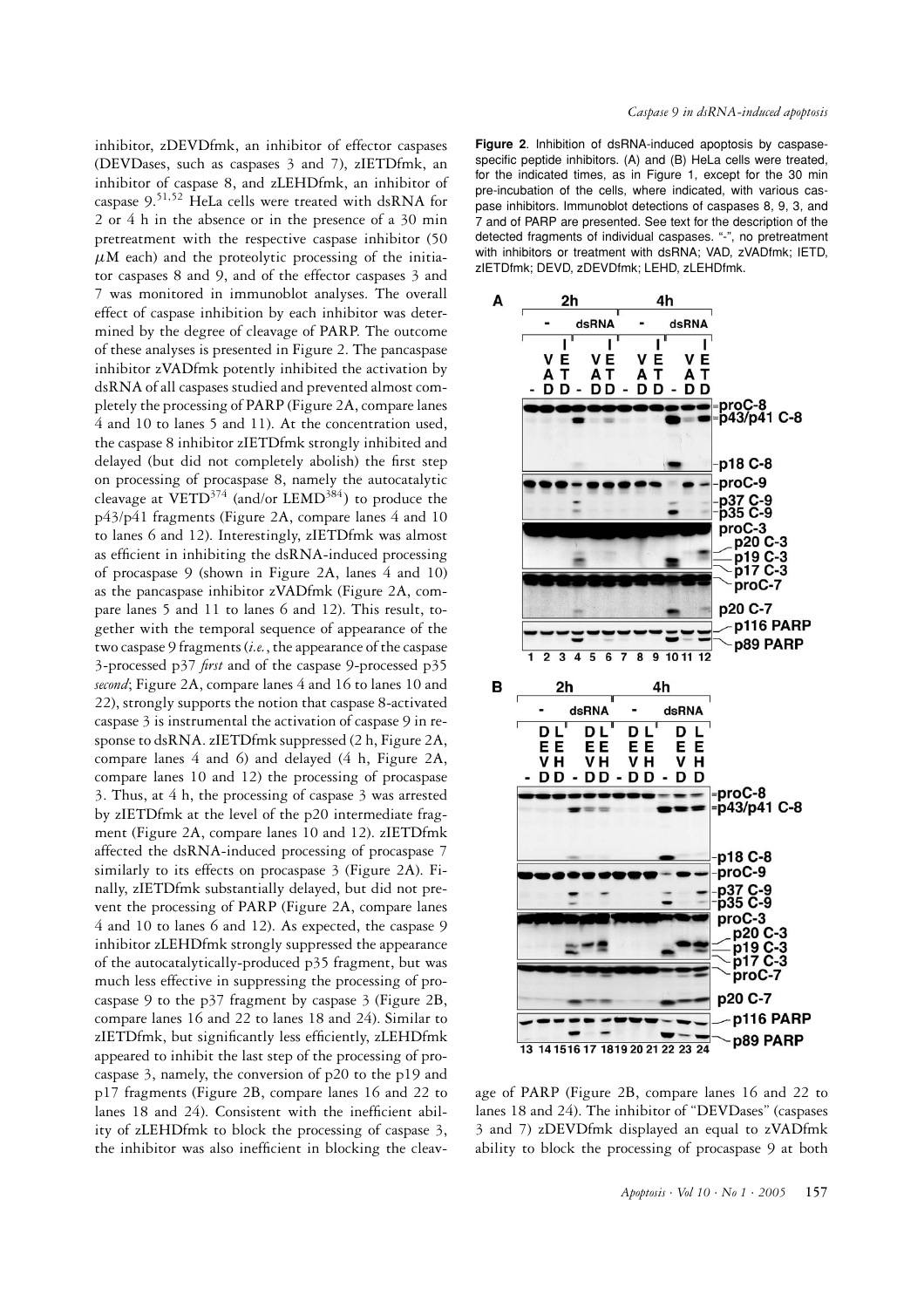the DQLD<sup>330</sup> site (p37 fragment) and the PEPD<sup>315</sup> site (p35 fragment) (Figure 2, compare lanes 4, 5, 10, 11, 16, 17, 22, and 23). The specificity of this inhibitor is demonstrated by the fact that, at the level of processing of procaspase 3, zDEVDfmk blocked the autocatalytic processing of p20 to p19/p17, but failed completely to inhibit the formation of p20 in the first place (Figure 2B, compare lanes 16 and 22 to lanes 17 and 23). Consistent with the inhibition of DEVDases by zDEVDfmk, the dsRNA-induced proteolytic cleavage of PARP was strongly suppressed by zDEVDfmk (Figure 2B, compare lanes 16 and 22 to lanes 17 and 23). Interestingly, all four caspase inhibitors used proved equally efficient in blocking the final processing of the p43/p41 fragments of caspase 8 to the mature p18 large subunit (Figure 2, compare lanes 4 and 10 to lanes 5, 6, 11, 12, 17, 18, 23, 24).

### The dsRNA-induced processing of procaspase 9 to p37 (but not to p35) requires caspase 3

To determine whether the dsRNA-induced cleavage of procaspase 9 at  $DQLD^{330}$  is mediated exclusively by caspase 3 (or, alternatively, could be executed by another DE-VDase, such as caspase 7), we employed the human breast carcinoma cell line MCF-7, which has been previously reported to lack detectable levels of caspase 3 protein.<sup>53</sup> We confirmed that MCF-7 cells express detectable levels of caspase 7, but are indeed devoid of caspase 3 (Figure 3A, panels A3 and A4). When challenged with dsRNA, MCF-7 cells demonstrated a processing of procaspase 8 that was identical (albeit delayed) in the nature of the detected fragments to the processing of caspase 8 in dsRNA-treated HeLa cells (Figure 3A, panel A1, lanes 5–8). However, only the p35, but not the p37, fragment of caspase 9 was detectable in the dsRNA-treated MCF-7 cells (Figure 3A, panel A2, lanes 5–8). The transient overexpression of full length caspase 3 in MCF-7 cells proved to be cytotoxic and precluded the possibility of studying the effects of restoring caspase 3 expression on the dsRNAinduced apoptosis. However, upon transfection of caspase 3 in MCF-7 cells (Figure 3B, panel B1, lanes 3 and 4), a clear increase in the appearance of p37 fragment of caspase 9 was observed (Figure 3B, panel B3, lanes 3 and 4), consistent with the notion that caspase 3 is indeed capable of cleaving procaspase 9 at DQLD<sup>330</sup>. The fact that some constitutive appearance of the p37 fragment of caspase 9 was observed in the absence of transfected caspase 3 (Figure 3B, panel B3, lanes 1 and 2) suggests that caspase 3 is not the only caspase capable of cleaving the DQLD<sup>330</sup> site of caspase 9. Taken together, the results presented in Figure 3A and B strongly support the notion that caspase 3 is a major DEVDase responsible for the processing of caspase 9 at the  $DQLD^{330}$  cleavage site.

**Figure 3**. Absence of detectable levels of caspase 3 and reduced p37 caspase 9 fragment in MCF-7 cells. (A) MCF-7 cells were treated as HeLa cells were in Figure 1. Immunoblot detections of caspases 8 (C-8, panel A1), 9 (C-9, panel A2), 3 (C-3, panel A3), and 7 (C-7, panel A4) and of PARP (panel A5) are presented. See text for the description of the detected fragments of individual caspases. (B) MCF-7 cells were transfected in duplicates with either an empty PCR3 expression vector (lanes 1 and 2) or PCR3 caspase 3 construct. Twenty for hour later the cells were harvested and processed for immunoblot analyses of caspase 3 (panel B1), procaspase 9 (panel B2), p37 caspase 9 (panel B3), and p35 caspase 9 (panel B4).





To determine the mechanism of activation of caspase 9 in dsRNA-treated HeLa cells, we investigated the status of Bid, Bax, Bak, and cytochrome c in dsRNA-treated HeLa cells. To this end, we fractionated cells into 3 fractions: (i) a cytosolic fraction containing soluble proteins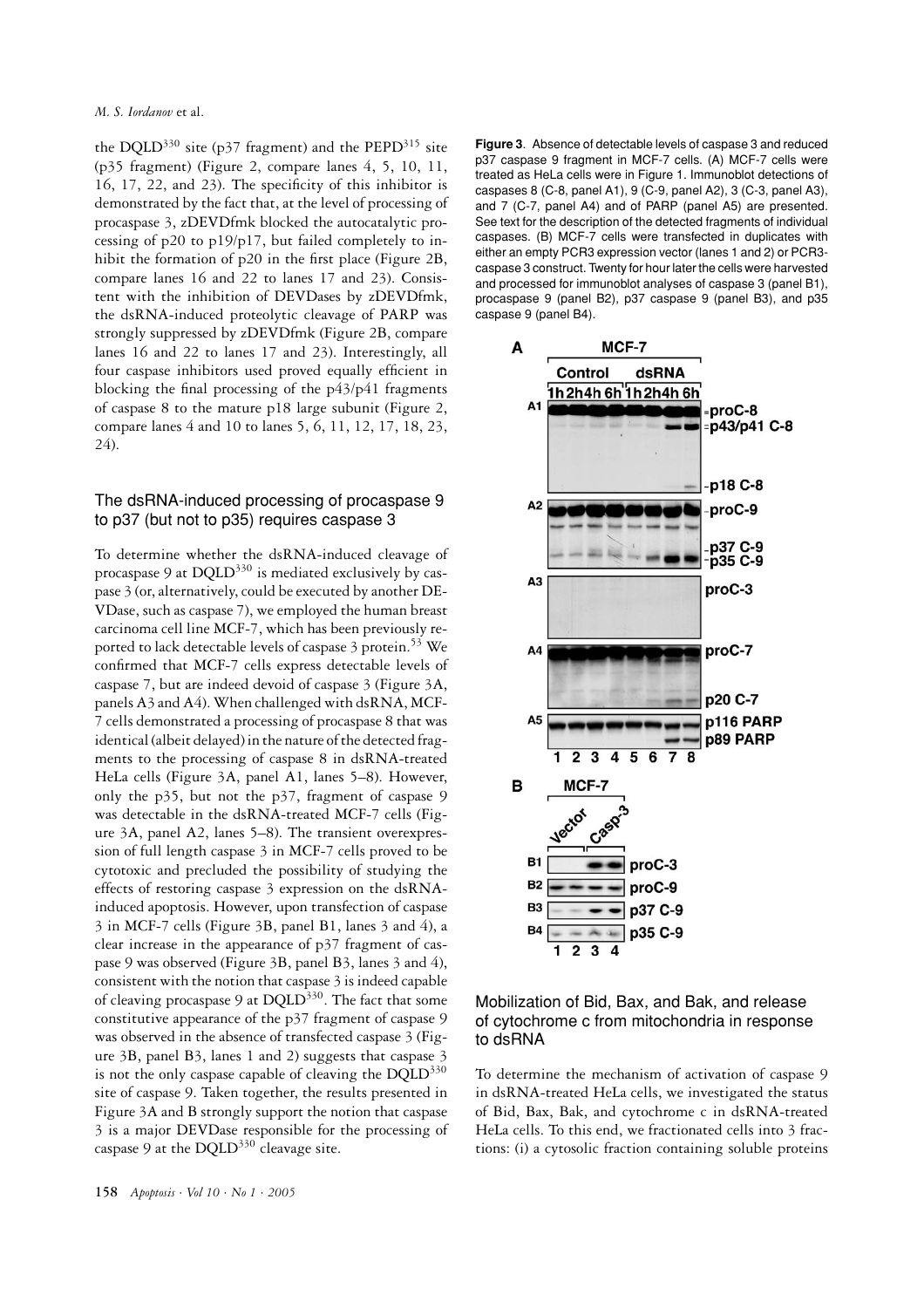**Figure 4**. Mobilization of Bid, Bax, and Bak, and release of cytochrome c from mitochondria in response to dsRNA. (A and B) Where indicated, HeLa cells were treated for 3 h (A) or 6 h (B) with CHX (25  $\mu$ g/ml), CH11 (0.5  $\mu$ g/ml), dsRNA (pl.pC; 3  $\mu$ g/ml), or the indicated combinations thereof. The cells were processed as described in Experimental Procedures to yield three fractions as follows: cytosol (lanes 1, 4, 7, 10, 13, and 16), non-cytosolic (organellar) material soluble in Triton X-100 ["S" (*s*upernatant), lanes 2, 5, 8, 11, 14, and 17], and non-cytosolic (organellar) material resistant to solubilization in Triton X-100 ["P" (*p*ellet), lanes 3, 6, 9, 12, 15, 18). Immunoblot analyses depicting the appearance of Bid, Bax, Bak, and cytochrome c, in each fraction are presented. The membranes were re-probed for caspase 8 and PARP to monitor for the overall degree of apoptosis after each treatment. Results are interpreted in the text.



(represented in Figure 4 by lanes 1, 4, 7, 10, 13, and 16), (ii) a fraction containing proteins that are associated with organellar, nuclear, or plasma membranes but are solubilized in Triton X-100 (represented in Figure 4 by lanes 2, 5, 8, 11, 14, and 17), and (iii) a fraction of intraorganellar proteins that are resistant to solubilization with Triton X-100 (represented in Figure 4 by lanes 3, 6, 9, 12, 15, and 18; see Experimental Procedures). In untreated cells, cytochrome c was sequestered exclusively in mitochondria (Figures 4A, B, and 5, lane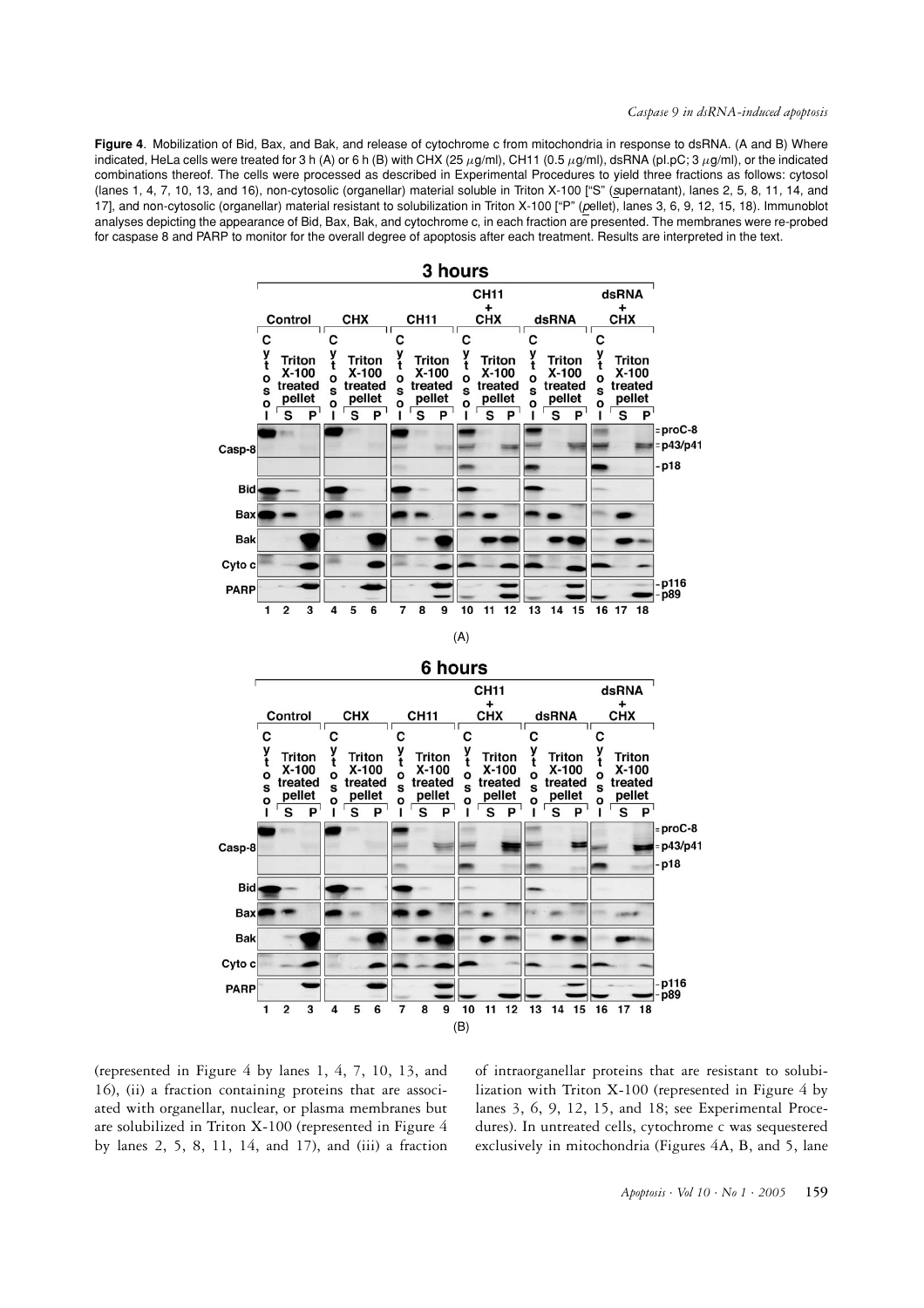3). Consistent with the essential role of cytochrome c in the autocatalytic cleavage of caspase 9 to produce the p35 fragment, in dsRNA-treated HeLa cells there was a detectable release of cytochrome c from mitochondria into the cytosol (Figure 4, compare lanes 1 and 13). Bax and Bak exert redundant roles in mediating cytochrome c release in apoptosis.<sup>41</sup> As expected,  $43-46$  in untreated cells, we observed Bak exclusively in the Triton X-100-resistant fraction (Figure 4, lane 3). Following dsRNA treatment, a redistribution of Bak toward the Triton X-100-soluble fraction was detected (Figure 4, compare lanes 2 and 14). At the same time, Bax, which is a mainly cytosolic protein  $[45]$  and see (Figures 4A, B, and 5, lane 1)] displayed, in response to dsRNA treatment, a tendency toward increased association with the surface of mitochondria  $42$  at 3 h post treatment with dsRNA (Figure 4A, compare lanes 1, 2, 13, and 14), followed by an apparent degradation at 6 h post treatment (Figure 4B, compare lanes 1, 2, 13, and 14). Finally, we investigated the effects of dsRNA on the caspase 8 substrate Bid. The full size Bid protein displayed cytosolic distribution in untreated cells (Figure 4, lane 1). In response to dsRNA, the steady-state levels of full size Bid declined in a time-dependent fashion, (Figure 4, compare lanes 1 and 13). With the antibody available, we were unable to detect the p15 truncated fragment of Bid (tBid) that results from the cleavage of the full size protein by caspase 8 and that translocates to the surface of mitochondria.<sup>39,40</sup> However, the disappearance of full size Bid from the dsRNA-treated cells was unlikely to result from the mere dsRNA-induced inhibition of protein synthesis and high turnover rate of the protein, since CHX, a potent protein synthesis inhibitor, failed to trigger any detectable changes in Bid levels even at 6 h post addition (Figure 4B, lane 4). We concluded, therefore, that following the activation of caspase 8 in dsRNAtreated HeLa cells, the pro-apoptotic Bcl-2 family members Bid, Bax, and Bak are mobilized to trigger the release of cytochrome c from mitochondria, thus providing the potential mechanism for the autocatalytic processing of caspase 9.

### A role for the inhibition of protein synthesis in accelerating the execution of apoptosis downstream of, and including, the activation of caspase 8

Does the dsRNA-induced inhibition of protein synthesis play a role in the rapid dsRNA-induced apoptosis? We have previously demonstrated that inhibition of protein synthesis by inhibitors of translation triggers, on its own, apoptotic cell death in HeLa cells.<sup>6</sup> This apoptotic response, however proceeds with significantly delayed kinetics compared to the cell death triggered by dsRNA (Figure 1 and ref. 6; therefore, we consider it highly unlikely that inhibition of translation alone could account for the rapid apoptosis triggered by dsRNA. We speculated, however, that the inhibition of protein synthesis might play a role in accelerating the execution of apoptosis triggered by the activation of an apical caspase (such as caspases 8 or 9). To test this possibility, we activated caspase 8 with CH11 (a Fas-activating antibody that does not, on its own, cause a significant inhibition of  $[^{3}H]$ -leucine incorpopration in HeLa cells; not shown) in the absence or in the presence of CHX. CHX alone was inefficient in triggering any of apoptotic steps we have investigated (*e.g.*, activation of caspase 8, mobilization of Bid, Bax, and Bak, release of cytochrome c, or cleavage of PARP) for up to 6 h post addition (Figure 4, lanes 4–6). The CH11-treated cells displayed little activation of caspase 8, mobilization of Bid, Bax, and Bak, and release of cytochrome c at 3 h post addition (Figure 4A, lanes 7–9), but displayed a detectable activation of these apoptotic pathways at 6j post addition (Figure 4B, lanes 7–9). However, both 3 and 6 h following the combined treatment of cells with both CH11 and CHX, a dramatic acceleration of the activation of caspase 8 was observed (Figure 4, lanes 10– 12). Subsequently, CHX increased the CH11-induced mobilization of Bid, Bax, and Bak, the release of cytochrome c, and the cleavage of PARP (Figure 4, compare lanes 7–9 to lanes 10–12). Overall, the apoptotic potential of CH11 in the presence of CHX was indistinguishable from the one displayed by dsRNA alone (Figure 4, compare lanes 10–12 to lanes 13–15). CHX was able to accelerate the dsRNA-induced apoptosis as well, but to a much lesser degree than the effect of CHX on the CH11-induced apoptosis (Figure 4, compare lanes 13–15 to lanes 16–18), suggesting that CHX accelerates a process that dsRNA alone is capable of initiating through the dsRNA-induced inhibition of protein synthesis.

Surprisingly, we discovered that the acceleration of apoptosis caused by inhibition of protein synthesis is not invariably operational, but rather depends on the nature of the specific apoptotic stimulus. To this end, we investigated the degree to which CHX affected the cell death triggered by ultraviolet-B (UVB) radiation. We observed that, within 6 h post treatment, UVB triggered typical apoptotic features in HeLa cells, including the processing of caspase 8 to  $p43/p41$  (but not to p18), translocations of Bax and Bak, release of cytochrome c, and cleavage of PARP (Figure 5, lanes 4–6). However, the presence of CHX failed to accelerate, specifically, the processing of caspase 8 to p18 and, in general, the overall progression of apoptosis (Figure 5, compare lanes 4–6 to lanes 7–9).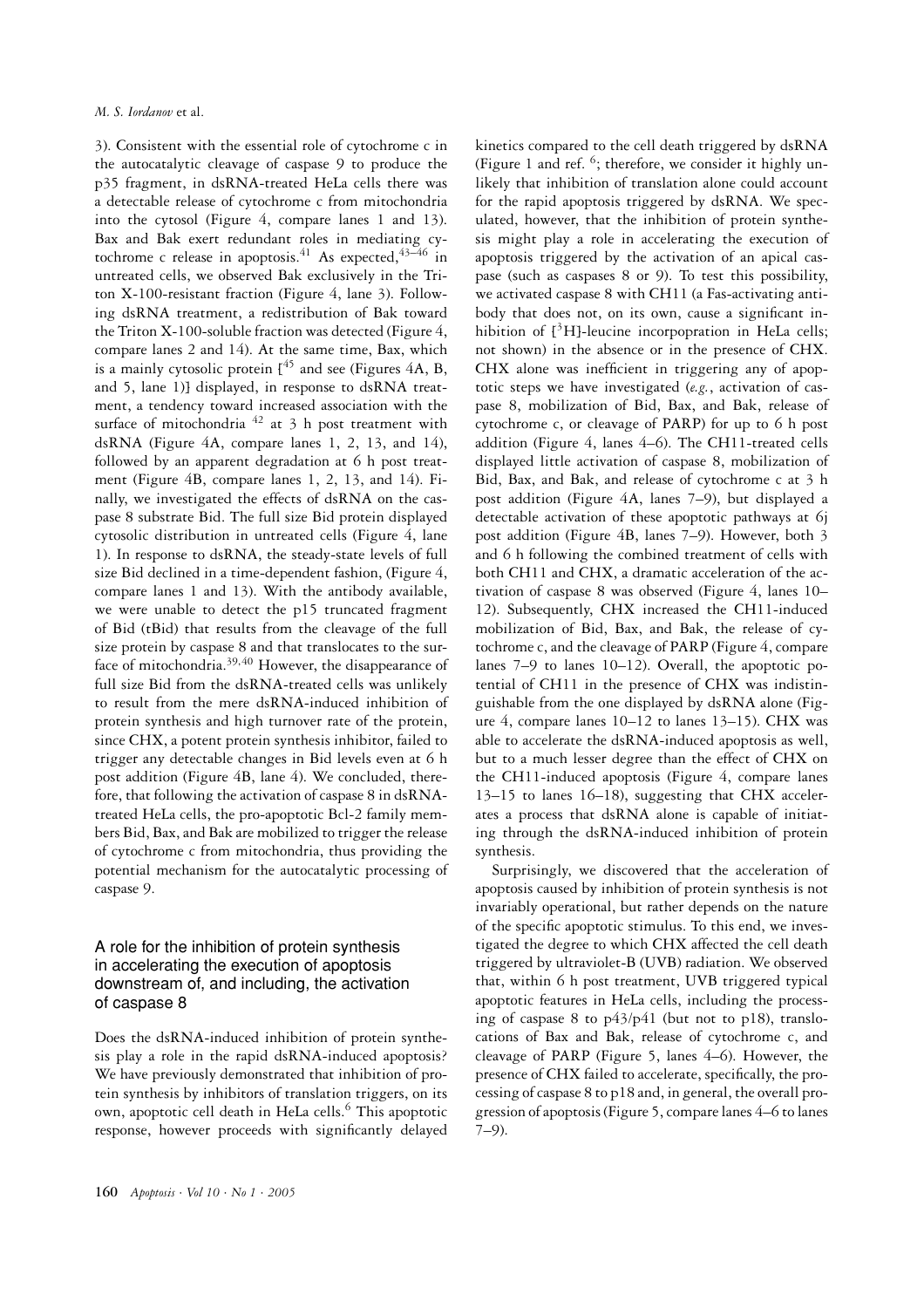**Figure 5**. Mobilization of Bid, Bax, and Bak, and release of cytochrome c from mitochondria in response to UV-B. Where indicated, HeLa cells were treated for 6 h with UV-B  $[2400 \text{ J/m}^2]$ ; the mode of UV-B irradiation has been described previously in refs<sup>72,73</sup>] or a combination of UV-B and CHX (25  $\mu$ g/ml). The cells were processed and each fraction was designated as in Figure 4. Immunoblot analyses depicting the appearance of Bid, Bax, Bak, and cytochrome c in each fraction, are presented. The membranes were re-probed for caspase 8 and PARP to monitor for the overall degree of apoptosis after each treatment. Results are interpreted in the text.



# Recapitulation of the dsRNA-triggered apoptotic pathways by infection with encephalomyocarditis virus (EMCV)

We investigated the appearance of apoptosis after a *bona fide* infection with virus. Both at 8 and at 20 h after the infection of HeLa cells with EMCV, we observed processing of caspases 8, 9, 3, 7, and appearance of DE-VDase activity, as assessed by the cleavage of PARP (Figure 6). Translocations of Bax and Bak, and release of cytochrome c from mitochondria were also detected (not shown). In conclusion, the apoptotic features displayed by HeLa cells after either introduction of synthetic dsRNA or infection with EMCV were identical, with the exception that EMCV-induced apoptotic phenotype required longer times to develop than the dsRNA-induced apoptosis. This finding is consistent with the longer times required for the accumulation of viral dsRNA after infection compared to the rapid accumulation of intracellular synthetic dsRNA introduced via lipofection.





#### **Discussion**

#### Key role of caspase 8 in initiating dsRNA-induced apoptosis

Using kinetic analysis (Figure 1) and specific peptide inhibitors of caspases (Figure 2) we have identified caspase 8 as a key initiator of dsRNA-induced apoptosis in HeLa cells. Our findings are in agreement with those of Balachandran *et al*. who have previously reported the activation of caspase 8 in dsRNA-treated mouse fibroblasts.<sup>5</sup> The direct activation of caspase 3 by caspase 8 is supported by the cleavage of caspase 3 at a consensus caspase 8 cleavage sequence  $(\mathrm{IETD}^{175})$  in the procaspase 3 molecule and by the ability of zIETDfmk to suppress efficiently the dsRNA-induced processing of procaspase 3 to p20 and, subsequently, to p19/p17 (Figure 2A). The indirect activation of effector caspases by caspase 8 via a mitochondriadependent pathway appears to involve the translocation of Bid, Bax, Bak, and cytochrome c (Figure 4), presumably leading to the activation of caspase 9. We cannot rule out the possibility that a signaling event that does not involve caspase 8 and Bid cleavage may trigger the release of cytochrome c from mitochondria and contribute to the overall activation of caspase 9. However, the substantial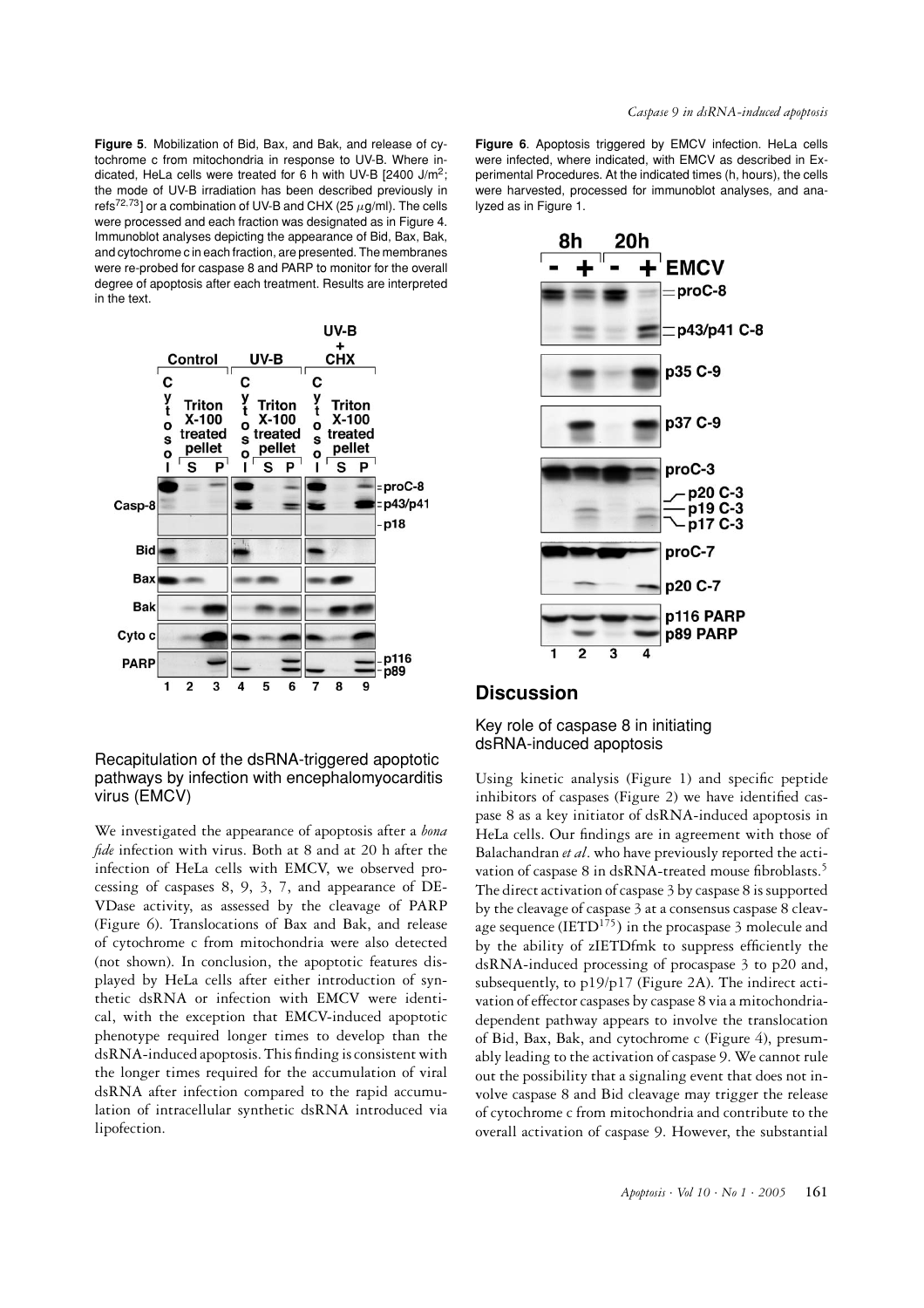*M. S. Iordanov* et al.

**Figure 7**. A model for the apoptotic action of viral dsRNA. The major dsRNA-activated apoptosis signaling pathways identified in this work are depicted. OAS, 2'-5' oligoadenylate synthase.



inhibition of the dsRNA-induced activation of caspase 9 in the presence of the caspase 8 inhibitor zIETDfmk (Figure 2A) suggests that the major pathway contributing to the bulk of active caspase 9 is dependent on activation of caspase 8 (Figure 7).

#### An alternative pathway for the activation of caspase 9

The "classical" pathway of cytochrome c-dependent autocatalytic activation of procaspase 9 results from the autocleavage at  $PEPD<sup>315</sup>$  to produce a p35 fragment.<sup>36</sup> We have identified in dsRNA-treated (or EMCV-infected) HeLa cells an alternative pathway to the activation of caspase 9 that appears to precede the cleavage at  $PEPD<sup>315</sup>$ . This pathway involves the caspase 3-mediated processing of procaspase 9 at DQLD<sup>330</sup> to yield a p37 fragment of caspase 9 (Figures 1, 2, and 6).

The experimental evidence supports the notion that the p37 fragment of caspase 9 is produced exclusively by the DEVDase caspase 3. First, the dsRNA-induced processing of caspase 9 is blocked by the DEVDase inhibitor zDEVDfmk. Second, dsRNA was unable to trigger the appearance of p37 in MCF7 cells (that lack caspase 3 but contain caspase 7; Figure 3). According to the model pro-

exposed N-terminal ATPF motif, which now remains as part of the large p37 subunit. This alternative version of the processed procaspase 9 may be resistant to inhibition by XIAP and perhaps other BIR3-containing IAPs. Further experiments are necessary to test this hypothesis and to determine if cells that display this alternative form of caspase 9 cleavage display also an increased sensitivity to the pro-apoptotic effects of dsRNA. The role of dsRNA-induced inhibition of protein synthesis in the cytotoxicity of dsRNA

> The best-characterized effect of dsRNA on cells is the inhibition of protein synthesis. In response to dsRNA, PKR<sup>55</sup> phosphorylates the  $\alpha$ -subunit of the eukaryotic

> posed by Srinivasula *et al.*,<sup>54</sup> the BIR3 region of XIAP binds to the N-terminus of the small subunit of caspase 9, thereby inhibiting it. However, the binding of (and inhibition by) XIAP occurs only if the N-terminal ATPF motif of the small subunit has been exposed by the autocleavage at PEPD315. Srinivasula *et al*. have found that XIAP cannot not bind (and cannot inhibit) the uncleaved zymogen, procaspase  $9.54$  We suggest that the cleavage of procaspase 9 at  $DOLD^{330}$  may create an alternative version of the small subunit of caspase 9 that lacks an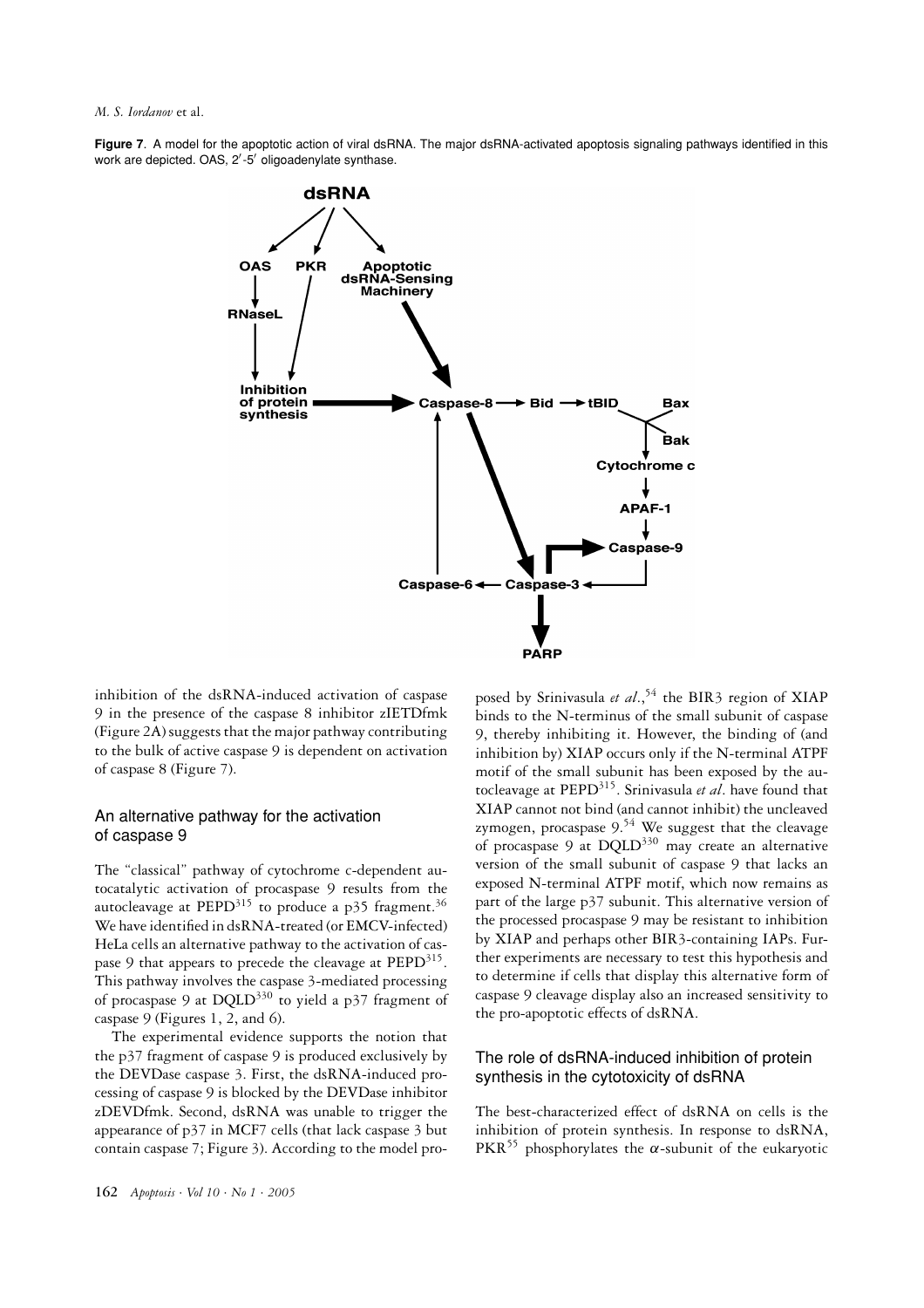#### *Caspase 9 in dsRNA-induced apoptosis*

**Figure 8**. Proposed sequence of caspase-activating events during dsRNA-induced apoptosis in HeLa cells. Four major steps are identified ( $0$ -4).  $0$ . In the first step, procaspase 8 undergoes an autocatalytic processing and activation by proteolysis at VETD and/or LEMD motifs between the large and the small subunits. This step is strongly suppressed by zVADfmk (pan-caspase inhibitor) and zIETDfmk (caspase 8 inhibitor), and to a significantly lesser extent by zLEHDfmk (caspase 9 inhibitor) or zDEVDfmk (DEVDase inhibitor). The further processing of caspase 8 to remove the prodomain is delayed, inefficient (Figure 1), and inhibited by all caspase inhibitors used (Figure 4). The inefficient processing of the prodomain is likely to result from the strongly non-consensus nature of the available cleavage sites [TISD and REQD<sup>51</sup>].  $\oslash$ . In the second step, procaspase 3 is processed by caspase 8 (inhibition by zIETDfmk, Figure 4A) at the IETD sequence between the large and the small subunits. Further cleavage involves the autocatalytic (inhibited by zDEVDfmk) generation of p19 and p17 (presumably via cleavages at NSVD and ESMD). <sup>3</sup> . In the third step, procaspase 9 is processed by caspase 3 to the p37 (prodomain + large subunit) and the p10 small subunit at DQLD. 4. In the fourth step, p37 (and/or procaspase 9) is further processed to p35 by an autocatalytic cleavage at PEPD. The RPVD sequence located between the prodomain and the large subunit of caspase 9 should be prohibitive for cleavage due to the presence of an arginine residue at P4 position.<sup>51</sup> This is the likely reason for the lack of observable prodomain cleavage in the case of caspase 9 [36 and this work]. For all steps, *ProD* indicates the prodomain of a respective (pro)caspase. *Arrowheads* indicate cleavage and *blunted lines* indicate inhibition of a cleavage by a respective inhibitor.



translation initiation factor 2 (eIF-2 $\alpha$ ),<sup>56</sup> thereby greatly reducing the initiation of translation.<sup>57</sup> The 2'-5' oligoadenylate synthase/RNase L system is composed of a family of dsRNA-dependent enzymes known as 2 -5 oligoadenylate synthases<sup>58</sup> and the dormant cytosolic ribonuclease L (RNase L).<sup>59</sup> 2'-5' oligoadenylate-activated RNase L cleaves diverse RNA substrates, including 18S and 28S rRNA, thereby inhibiting cellular protein synthesis.<sup>3,60,61</sup> We have previously shown that fibroblasts from mice nullizygous for both PKR and RNase L alleles are unable to inhibit protein synthesis when challenged with  $dsRNA$ ,<sup>3</sup> thereby demonstrating that these two enzymes are both required and sufficient for the translational inhibition caused by dsRNA.

Both PKR<sup>5,9,48,62–65</sup> and RNase  $L^{66-70}$  have been implicated in mediating virus-induced apoptosis.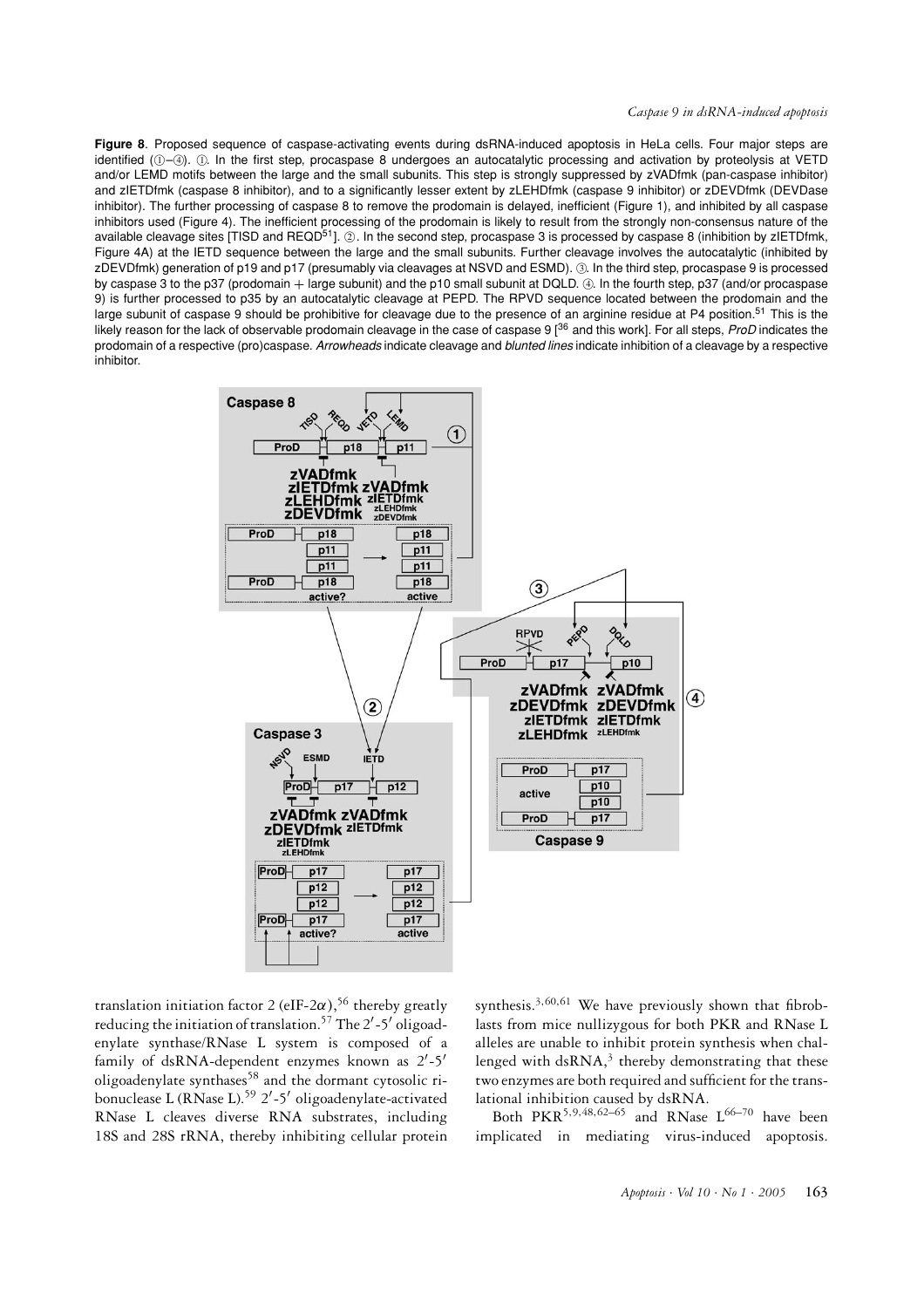Considering the role of both PKR and RNase L in inhibiting protein synthesis, one obvious candidate for a PKRand/or RNase L-induced death signal is the impaired process of translation. Although the inhibition of protein synthesis can ultimately lead to the apoptotic death of cells,  $6$ perhaps in part by preventing the synthesis of short-lived pro-survival molecules, the results presented in Figure 4B demonstrate that the mere inhibition of protein synthesis is clearly unable to account for the rapid dsRNA-induced apoptosis. For example, cycloheximide was unable to trigger the activation of caspase 8 in HeLa cells for up to 6 h, despite the complete inhibition of translation. The results presented in Figure 4 have shown that the Fas- or dsRNA-induced activation of caspase 8 was accelerated by the inclusion of CHX in the medium. The steady-state levels of the anti-apoptotic short form of FLIP (FLIPs), an inhibitor of caspase 8 activation, have been shown to decrease in response to CHX-mediated translational inhibition,<sup>71</sup> making the disappearance of  $FLIP<sub>S</sub>$  one possible mechanism for the increased activation of caspase 8 under conditions of decreased protein synthesis. However, using two independent antibodies that recognize cFLIP<sub>S</sub>, we have failed to detect a significant decrease in expression of the FLIPs in response to CHX (not shown). Future work is required to elucidate the mechanisms by which inhibition of protein synthesis contributes to activation of caspase 8 and whether the virus-instigated inhibition of translation by PKR and RNaseL collaborates with caspase 8-directed activation of the apoptotic machinery to promote the death of virus-infected cells.

#### **Acknowledgments**

We thank Paul Spitz, Thanh-Hoai Dinh and Remy Choi for the excellent technical assistance.

#### **References**

- 1. Jacobs BL, Langland JO. When two strands are better than one: The mediators and modulators of the cellular responses to double-stranded RNA. *Virology* 1996; **219**: 339–349.
- 2. Chu WM, Ostertag D, Li ZW, *et al*. JNK2 and IKKbeta are required for activating the innate response to viral infection. *Immunity* 1999; **11:** 721–731.
- 3. Iordanov MS, Paranjape JM, Zhou A, *et al*. Activation of p38 mitogen-activated protein kinase and c-Jun NH(2) terminal kinase by double-stranded RNA and encephalomyocarditis virus: Involvement of RNase L, protein kinase R, and alternative pathways. *Mol Cell Biol* 2000; **20**: 617– 627.
- 4. Iordanov MS, Wong J, Bell JC, Magun BE. Activation of NFkappaB by double-stranded RNA (dsRNA) in the absence of protein kinase R and RNase L demonstrates the existence of two separate dsRNA-triggered antiviral programs. *Mol Cell Biol* 2001; **21**: 61–72.
- 5. Balachandran S, Kim CN, Yeh WC, Mak TW, Bhalla K, Barber GN. Activation of the dsRNA-dependent protein kinase, PKR, induces apoptosis through FADD-mediated death signaling. *Embo J* 1998; **17**: 6888–6902.
- 6. Iordanov MS, Ryabinina OP, Wong J, *et al*. Molecular determinants of apoptosis induced by the cytotoxic ribonuclease onconase: Evidence for cytotoxic mechanisms different from inhibition of protein synthesis. *Cancer Res* 2000; **60**: 1983– 1994.
- 7. Liu D, Cardozo AK, Darville MI, Eizirik DL. Double-stranded RNA cooperates with interferon-gamma and IL-1 beta to induce both chemokine expression and nuclear factor-kappa Bdependent apoptosis in pancreatic beta-cells: Potential mechanisms for viral-induced insulitis and beta-cell death in type 1 diabetes mellitus. *Endocrinology* 2002; **143**: 1225–1234.
- 8. Barber GN. Host defense, viruses and apoptosis. *Cell Death Differ* 2001; **8**: 113–126.
- 9. Donze O, Dostie J, Sonenberg N. Regulatable expression of the interferon-induced double-stranded RNA dependent protein kinase PKR induces apoptosis and fas receptor expression. *Virology* 1999; **256**: 322–329.
- 10. Kibler KV, Shors T, Perkins KB, *et al*. Double-stranded RNA is a trigger for apoptosis in vaccinia virus-infected cells. *J Virol* 1997; **71**: 1992–2003.
- 11. Teodoro JG, Branton PE. Regulation of apoptosis by viral gene products. *J Virol* 1997; **71**: 1739–1746.
- 12. Cuconati A, White E. Viral homologs of BCL-2: Role of apoptosis in the regulation of virus infection. *Genes Dev* 2002; **16**: 2465–2478.
- 13. Schwarz EM, Badorff C, Hiura TS, *et al*. NF-kappaB-mediated inhibition of apoptosis is required for encephalomyocarditis virus virulence: A mechanism of resistance in p50 knockout mice. *J Virol* 1998; **72**: 5654–5660.
- 14. Kerr JF, Wyllie AH, Currie AR. Apoptosis: A basic biological phenomenon with wide-ranging implications in tissue kinetics. *Br J Cancer* 1972; **26**: 239–257.
- 15. Hengartner MO. The biochemistry of apoptosis. *Nature* 2000; **407**: 770–776.
- 16. Rich T, Allen RL, Wyllie AH. Defying death after DNA damage. *Nature* 2000; **407**: 777–783.
- 17. Savill J, Fadok V. Corpse clearance defines the meaning of cell death. *Nature* 2000; **407**: 784–788.
- 18. Krammer PH. CD95 s deadly mission in the immune system. *Nature* 2000; **407**: 789–795.
- 19. Meier P, Finch A, Evan G. Apoptosis in development. *Nature* 2000; **407**: 796–801.
- 20. Yuan J, Yankner BA. Apoptosis in the nervous system. *Nature* 2000; **407**: 802–809.
- 21. Nicholson DW. From bench to clinic with apoptosis-based therapeutic agents. *Nature* 2000; **407**: 810–816.
- 22. Locksley RM, Killeen N, Lenardo MJ. The TNF and TNF receptor superfamilies: Integrating mammalian biology. *Cell* 2001; **104**: 487–501.
- 23. Chinnaiyan AM, O'Rourke K, Tewari M, Dixit VM. FADD, a novel death domain-containing protein, interacts with the death domain of Fas and initiates apoptosis. *Cell* 1995; **81**: 505–512.
- 24. Boldin MP, Varfolomeev EE, Pancer Z, Mett IL, Camonis JH, Wallach D. A novel protein that interacts with the death domain of Fas/APO1 contains a sequence motif related to the death domain. *J Biol Chem* 1995; **270**: 7795–7798.
- 25. Boldin MP, Goncharov TM, Goltsev YV, Wallach D. Involvement of MACH, a novel MORT1/FADD-interacting protease, in Fas/APO-1- and TNF receptor-induced cell death.*Cell* 1996; **85**: 803–815.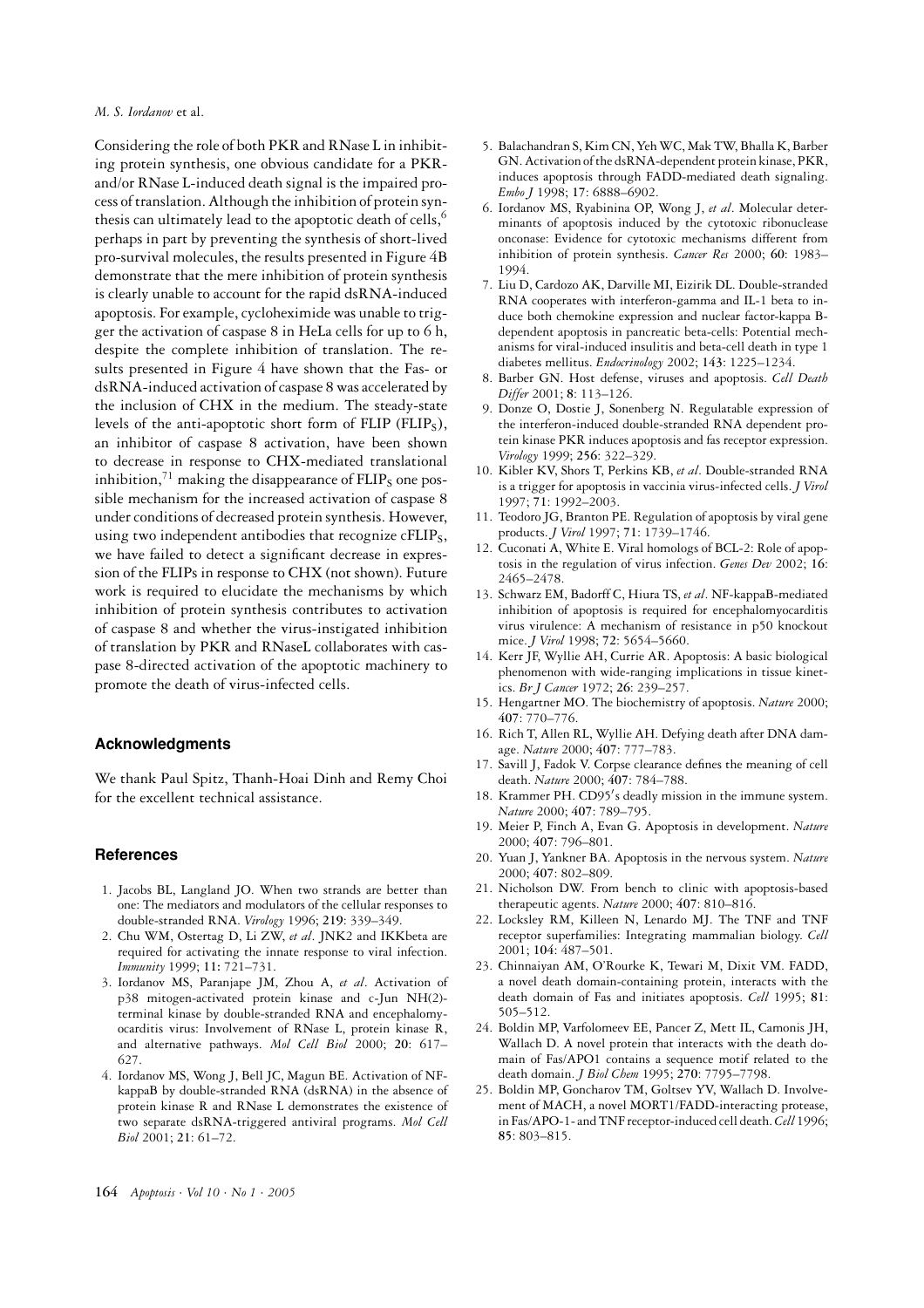- 26. Muzio M, Chinnaiyan AM, Kischkel FC, *et al.* FLICE, a novel FADD-homologous ICE/CED-3-like protease, is recruited to the CD95 (Fas/APO-1) death-inducing signaling. *Cell* 1996; **85**: 817–827.
- 27. Kischkel FC, Hellbardt S, Behrmann I, *et al*., Cytotoxicitydependent APO-1 (Fas/CD95)-associated proteins form a death-inducing signaling complex (DISC) with the receptor. *Embo J* 1995; **14**: 5579–5588.
- 28. Muzio M, Stockwell BR, Stennicke HR, Salvesen GS, Dixit VM. An induced proximity model for caspase-8 activation. *J Biol Chem* 1998; **273**: 2926–2930.
- 29. Ferri KF, Kroemer G. Mitochondria-the suicide organelles. *Bioessays* 2001; **23**: 111–115.
- 30. Ferri KF, Kroemer G. Organelle-specific initiation of cell death pathways. *Nat Cell Biol* 2001; **3**: E255–263.
- 31. Wang X. The expanding role of mitochondria in apoptosis. *Genes Dev* 2001; **15**: 2922–2933.
- 32. Zou H, Li Y, Liu X, Wang X. An APAF-1.cytochrome c multimeric complex is a functional apoptosome that activates procaspase-9. *J Biol Chem* 1999; **274**: 11549–11556.
- 33. Acehan, D, Jiang X, Morgan DG, Heuser JE, Wang X, Akey CW. Three-dimensional structure of the apoptosome: Implications for assembly, procaspase-9 binding, and activation. *Mol Cell* 2002; **9**: 423–432.
- 34. Srinivasula SM, Fernandes-Alnemri T, Zangrilli J, *et al*. The Ced-3/interleukin 1beta converting enzyme-like homolog Mch6 and the lamin-cleaving enzyme Mch2alpha are substrates for the apoptotic mediator CPP32. *J Biol Chem* 1996; **271**: 27099–27106.
- 35. Duan H, Orth K, Chinnaiyan AM, *et al*. ICE-LAP6, a novel member of the ICE/Ced-3 gene family, is activated by the cytotoxic *T* cell protease granzyme B. *J Biol Chem* 1996; **271**: 16720–16724.
- 36. Srinivasula SM, Ahmad M, Fernandes-Alnemri T, Alnemri ES. Autoactivation of procaspase-9 by Apaf-1-mediated oligomerization. *Mol Cell* 1998; **1**: 949–957.
- 37. Cohen GM. Caspases: The executioners of apoptosis. *Biochem J* 1997; **326**(Pt 1): 1–16.
- 38. Shi Y. Mechanisms of caspase activation and inhibition during apoptosis. *Mol Cell* 2002; **9**: 459–470.
- 39. Luo X, Budihardjo I, Zou H, Slaughter C, and Wang X. Bid, a Bcl2 interacting protein, mediates cytochrome c release from mitochondria in response to activation of cell surface death receptors. *Cell* 1998; **94**: 481–490.
- 40. Li H, Zhu H, Xu CJ, Yuan J. Cleavage of BID by caspase 8 mediates the mitochondrial damage in the Fas pathway of apoptosis. *Cell* 1998; **94**: 491–501.
- 41. Wei MC, Zong WX, Cheng EH, *et al*. Proapoptotic BAX and BAK: A requisite gateway to mitochondrial dysfunction and death. *Science* 2001; **292**: 727–730.
- 42. Korsmeyer SJ, Wei MC, Saito M, Weiler S, Oh KJ, Schlesinger PH. Pro-apoptotic cascade activates BID, which oligomerizes BAK or BAX into pores that result in the release of cytochrome c. *Cell Death Differ* 2000; **7**: 1166–1173.
- 43. Krajewski S, Krajewska M, Reed JC. Immunohistochemical analysis of *in vivo* patterns of Bak expression, a proapoptotic member of the Bcl-2 protein family. *Cancer Res* 1996; **56**: 2849– 2855.
- 44. Griffiths GJ, Dubrez L, Morgan CP, *et al*. Cell damage-induced conformational changes of the pro-apoptotic protein Bak in vivo precede the onset of apoptosis. *J Cell Biol* 1999; **144**: 903–914.
- 45. Nechushtan A, Smith CL, Lamensdorf I, Yoon SH, Youle RJ. Bax and Bak coalesce into novel mitochondria-associated clusters during apoptosis. *J Cell Biol* 2001; **153**: 1265–1276.
- 46. Wang GQ, Gastman BR, Wieckowski E, *et al*. A role for mitochondrial Bak in apoptotic response to anticancer drugs. *J Biol Chem* 2001; **276**: 34307–34317.
- 47. Wei MC, Lindsten T, Mootha VK, *et al*. tBID, a membranetargeted death ligand, oligomerizes BAK to release cytochrome c. *Genes Dev* 2000; **14**: 2060–2071.
- 48. Balachandran S, Roberts PC, Kipperman T, *et al*. Alpha/beta interferons potentiate virus-induced apoptosis through activation of the FADD/Caspase-8 death signaling pathway. *J Virol* 2000; **74**: 1513–1523.
- 49. Bratton SB, Walker G, Srinivasula SM, *et al*. Recruitment, activation and retention of caspases-9 and -3 by Apaf-1 apoptosome and associated XIAP complexes. *Embo J* 2001; **20**: 998–1009.
- 50. Roy S, Bayly CI, Gareau Y, *et al*. Maintenance of caspase-3 proenzyme dormancy by an intrinsic "safety catch" regulatory tripeptide. *Proc Natl Acad Sci USA* 2001; **98**: 6132–6137.
- 51. Thornberry NA, Rano TA, Peterson EP, *et al*. A combinatorial approach defines specificities of members of the caspase family and granzyme B. Functional relationships established for key mediators of apoptosis. *J Biol Chem* 1997; 272: 17907–17911.
- 52. Garcia-Calvo M, Peterson EP, Leiting B, Ruel R, Nicholson DW, Thornberry NA. Inhibition of human caspases by peptidebased and macromolecular inhibitors. *J Biol Chem* 1998; **273**: 32608–32613.
- 53. Li F, Srinivasan A, Wang Y, Armstrong RC, Tomaselli KJ, Fritz LC. Cell-specific induction of apoptosis by microinjection of cytochrome c. Bcl-xL has activity independent of cytochrome c release. *J Biol Chem* 1997; **272**: 30299–30305.
- 54. Srinivasula SM, Hegde R, Saleh A, *et al*. A conserved XIAPinteraction motif in caspase-9 and Smac/DIABLO regulates caspase activity and apoptosis. *Nature* 2001; **410**: 112–116.
- 55. Meurs E, Chong K, Galabru J, *et al*. Molecular cloning and characterization of the human double-stranded RNA-activated protein kinase induced by interferon. *Cell* 1990; **62**: 379–390.
- 56. Levin D, London IM. Regulation of protein synthesis: Activation by double-stranded RNA of a protein kinase that phosphorylates eukaryotic initiation factor 2. *Proc Natl Acad Sci USA* 1978; **75**: 1121–1125.
- 57. Clemens MJ. Regulation of eukaryotic protein synthesis by protein kinases that phosphorylate initiation factor eIF-2. *Mol Biol Rep* 1994; **19**: 201–210.
- 58. Chebath J, Benech P, Hovanessian A, Galabru J, Revel M. Four different forms of interferon-induced 2',5'-oligo(A) synthetase identified by immunoblotting in human cells. *J Biol Chem* 1987; **262**: 3852–3857.
- 59. Zhou A, Hassel BA, Silverman RH. Expression cloning of 2- 5A-dependent RNAase: A uniquely regulated mediator of interferon action. *Cell* 1993; **72**: 753–765.
- 60. Silverman RH, Cayley PJ, Knight M, Gilbert CS, Kerr IM. Control of the ppp(a2'p)nA system in HeLa cells. Effects of interferon and virus infection. *Eur J Biochem* 1982; **124**: 131– 138.
- 61. Wreschner DH, James TC, Silverman RH, Kerr IM. Ribosomal RNA cleavage, nuclease activation and 2-5A(ppp(A2 $'$ p)nA) in interferon-treated cells. *Nucleic Acids Res* 1981; **9**: 1571–1581.
- 62. Gil J, Alcami J, Esteban M. Induction of apoptosis by doublestranded-RNA-dependent protein kinase (PKR) involves the alpha subunit of eukaryotic translation initiation factor 2 and NF-kappaB. *Mol Cell Biol* 1999; **19**: 4653–4663.
- 63. Lee SB, Rodriguez D, Rodriguez JR, Esteban M. The apoptosis pathway triggered by the interferon-induced protein kinase PKR requires the third basic domain, initiates upstream of Bcl-2, and involves ICE-like proteases. *Virology* 1997; **231**: 81–88.
- 64. Srivastava SP, Kumar KU, Kaufman RJ. Phosphorylation of eukaryotic translation initiation factor 2 mediates apoptosis in